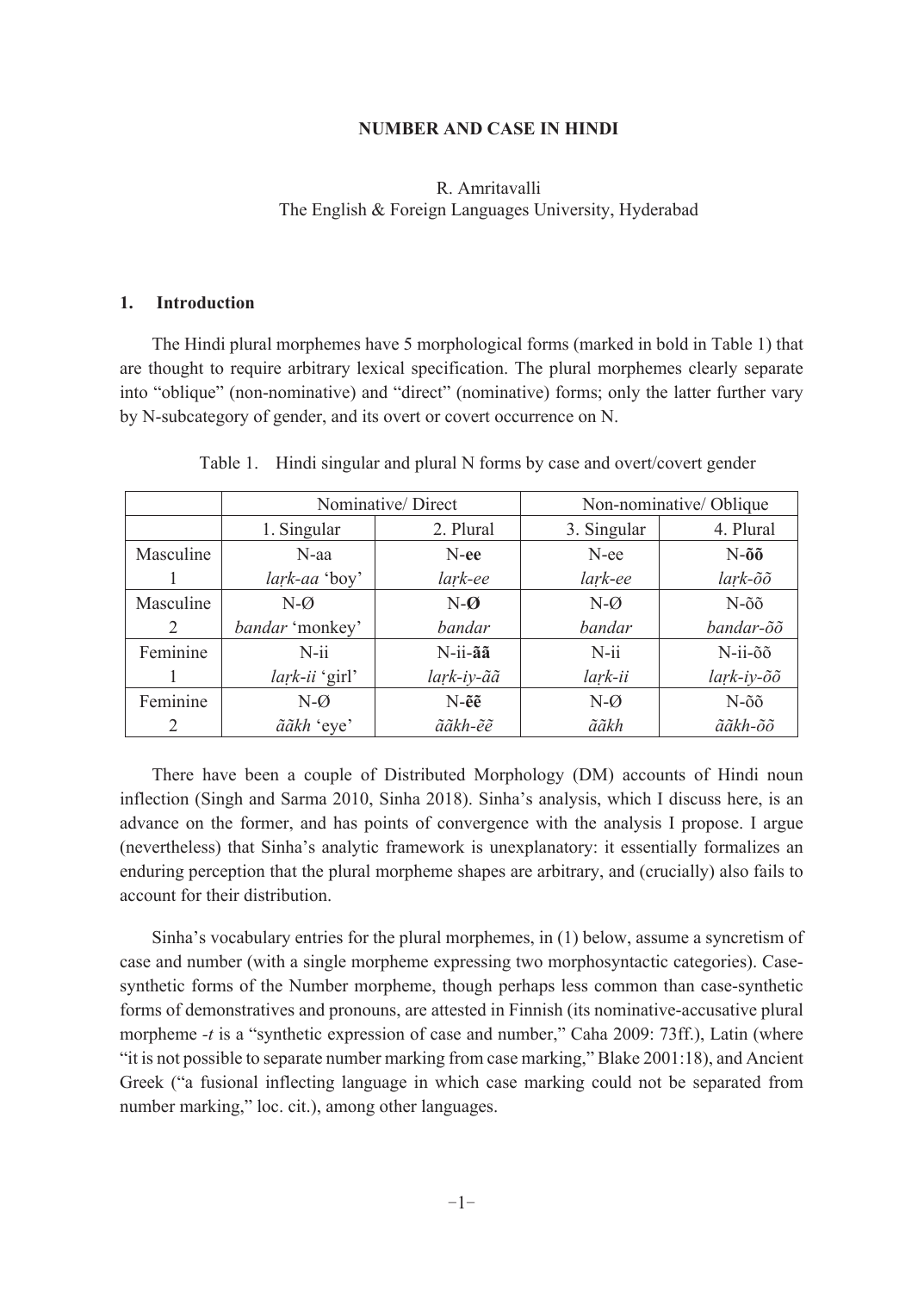(1) (Sinha's (17)) [plural]/  $D[oblique] \rightarrow -\delta$ (Sinha's (18)) [plural]/ D[direct], [Class I]  $\rightarrow$  -ã (Sinha's (19)) [plural]/ D[direct], [Class II]  $\rightarrow$  - $\tilde{e}$ 

Sinha excludes from the set of plural morphemes, as I shall, the non-nasalized vowel ee of the "nominative masculine plural" (Table 1, row 1, column 2).<sup>1</sup> At issue is the occurrence of ee also as the "oblique singular" (Table 1, row 1, column 3). Are there then two morphemes ee? Traditional descriptions would suggest so; but there are convincing arguments (that I do not go into here) that ee cannot be an instance of Number (ee triggers adjective and genitive case concord, but there is no Number concord in Hindi). I analyze ee as one of three vowels aa, ee, ii that spell out the categorizing head  $n$  that forms noun-stems from roots (Sinha calls them "basic morphemes"). I shall argue for Pesetsky's  $(2013)$  identification of *n* as an affixal instance of the syntactic category N, i.e., an N feature.

I differ from Sinha in analyzing the three plurals  $\tilde{o}$ ,  $\tilde{a}$ , and  $\tilde{e}$  in (1) as bi-morphemic. I claim that the vowels are predictable. The only lexically-specified feature of the Number head (the plural morpheme) is the feature "nasal." Accordingly, plural is realized as only a nasal feature in (feminine) verb agreement; the vowels in the feminine plural suffixes are ignored.<sup>2</sup> These suffix vowels of the feminine plural are restricted to *aa* and *ee*, which happen to also spell out the "masculine" categorizing heads *n*. The suffix vowel of the oblique plural is  $oo$ . This occurs also in the accusative case-marker  $k$ -oo. Pesetsky (2013) proposes that Case is a syntactic category feature, and that accusative Case is a V feature. If so, Hindi k-oo decomposes into the oblique case stem  $k$ - and a V feature  $oo$ ; and the vowel  $oo$  spelt out in the oblique plural morpheme is arguably this V feature. I thus analyze the plural suffix vowels as Case features. The nominative feminine plural vowels are N features. Nominative case (I now claim) is a complex of T, D and N features: T, and Hindi D, are silent, and the three lexical realizations of the N feature *aa*, ee, ii in effect spell out nominative case.

My bi-morphic analysis of Number is consistent with the fact that masculine "plural" ee is not nasalized: ee is not an instance of Number. Sinha's treatment of the plurals as vocabulary items does not address this spell-out difference between "plural" ee and Number. I attribute the multiplicity of the nominative plurals to the multiple spell-outs available for the N feature. Analyzing the Hindi plural vowels as case vowels thus constrains their shapes; whereas the DM vocabulary entries in (1) could just as well be stated to deal with any arbitrary vowels in the plural morphemes, or multiple oblique (as opposed to direct) plural vowels.

Returning to ee, given the claim that there is only one morpheme ee, we need to explain how it occurs both as "nominative plural" and "oblique singular." Sinha treats ee as an

<sup>&</sup>lt;sup>1</sup> I return to the Ø-marked N in rows 2 and 4 in §2.

<sup>&</sup>lt;sup>2</sup> Sinha fails to connect nasalization in the Number morpheme with nasalization in plural verb agreement, only noting in a footnote (his n. 2) that "an additional morpheme (nasalization)" occurs in agreement "following the  $-i$  in the feminine plural, in certain syntactic contexts," referring the reader to Bhatt  $\&$ Keine (2017).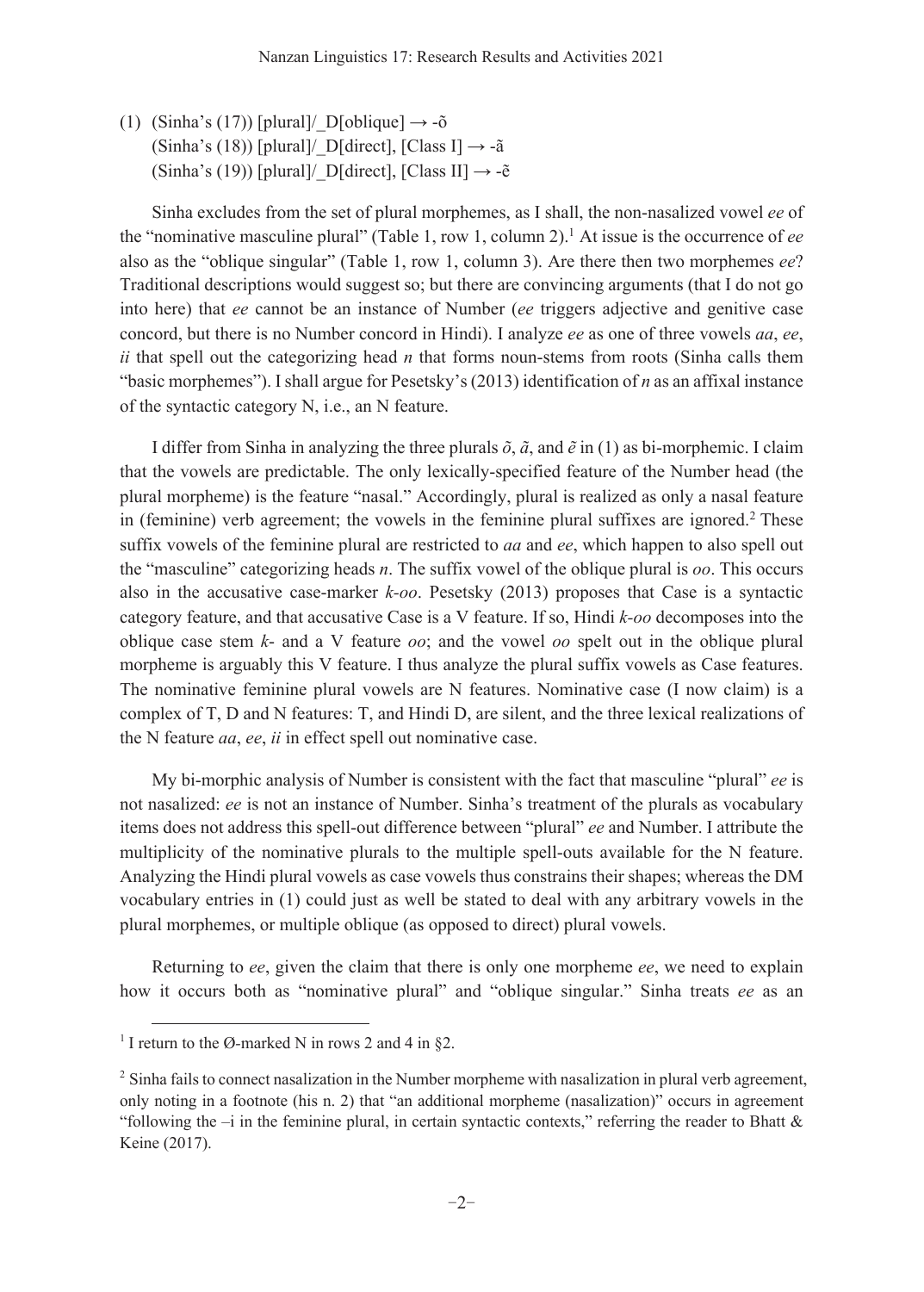underspecified, "elsewhere," noun stem. It merges as oblique "singular" by virtue of a rule of impoverishment that deletes the feature [singular] in the oblique:

(2) (Sinha's (14)) [singular, oblique]  $\rightarrow$  [oblique]

This excludes the specifically singular masculine morpheme *aa* from the oblique, and allows underspecified ee to occur in a "non-plural" context.

In other languages with the same nominative/non-nominative stem alternation as in Hindi, the non-nominative stem has a third instantiation as "oblique plural." <sup>3</sup> Hindi, however, exhibits no ee in the oblique plural; the oblique plural is  $\delta \delta$ . What accounts for this? Sinha assumes that the oblique plural  $\delta\delta$  suffixes to ee, and posits a rule that deletes ee before a back vowel:

(3) (Sinha's (6))  $e \rightarrow \emptyset$  [V+back]

Granting that "this rule can account for some minor irregularities in the Hindi verbal inflection system," the point to note is that Number, i.e., a regular plural morpheme  $\tilde{o}$ , suffixes to ee in the oblique plural. But in the nominative, there is no Number morpheme; and ee, which is underspecified for singular or plural (and is not specified for case), suffices to mark plural. Why then does it not suffice to do so in the oblique as well – why must Number occur in the oblique? Or (to put it the other way around), why does Number not occur in the nominative plural?

Sinha simply stipulates: the plural morphemes "are only found in either feminine or oblique contexts i.e. they are not found in the masculine direct." He posits "two fission rules ... that put [plural] on a separate node, when this feature co-occurs with [feminine] or [oblique];" the plural morphemes

are realizations of this newly created [plural] node, which is why they are only limited to plurals. These fission rules are also able to account for why these morphemes are only found in the feminine plural or oblique plural, and not in the masculine direct plural. In the masculine direct plural, there is no fission, and the node for the additional morpheme is not created.

(4) (Sinha's (15)) [feminine, ..., plural]  $\rightarrow$  [feminine, ...] [plural] (Sinha's (16)) [oblique, ..., plural]  $\rightarrow$  [oblique, ...] [plural]

The fission analysis begs the question why "there is no fission" in the masculine direct plural, and how the Hindi-speaking infant deduces this; fission could just as well be stated to deal with a precisely opposite set of facts. It fails to answer the question, why does only the oblique paradigm instantiate Number in the masculine?

<sup>&</sup>lt;sup>3</sup> McFadden (2018:25) tells us that the stem for 'person' in Finnish is *ihmi-nen* in the nominative singular, and  $ihmi-s(e)$  "everywhere else," i.e., the nominative plural, the genitive singular, and the genitive plural.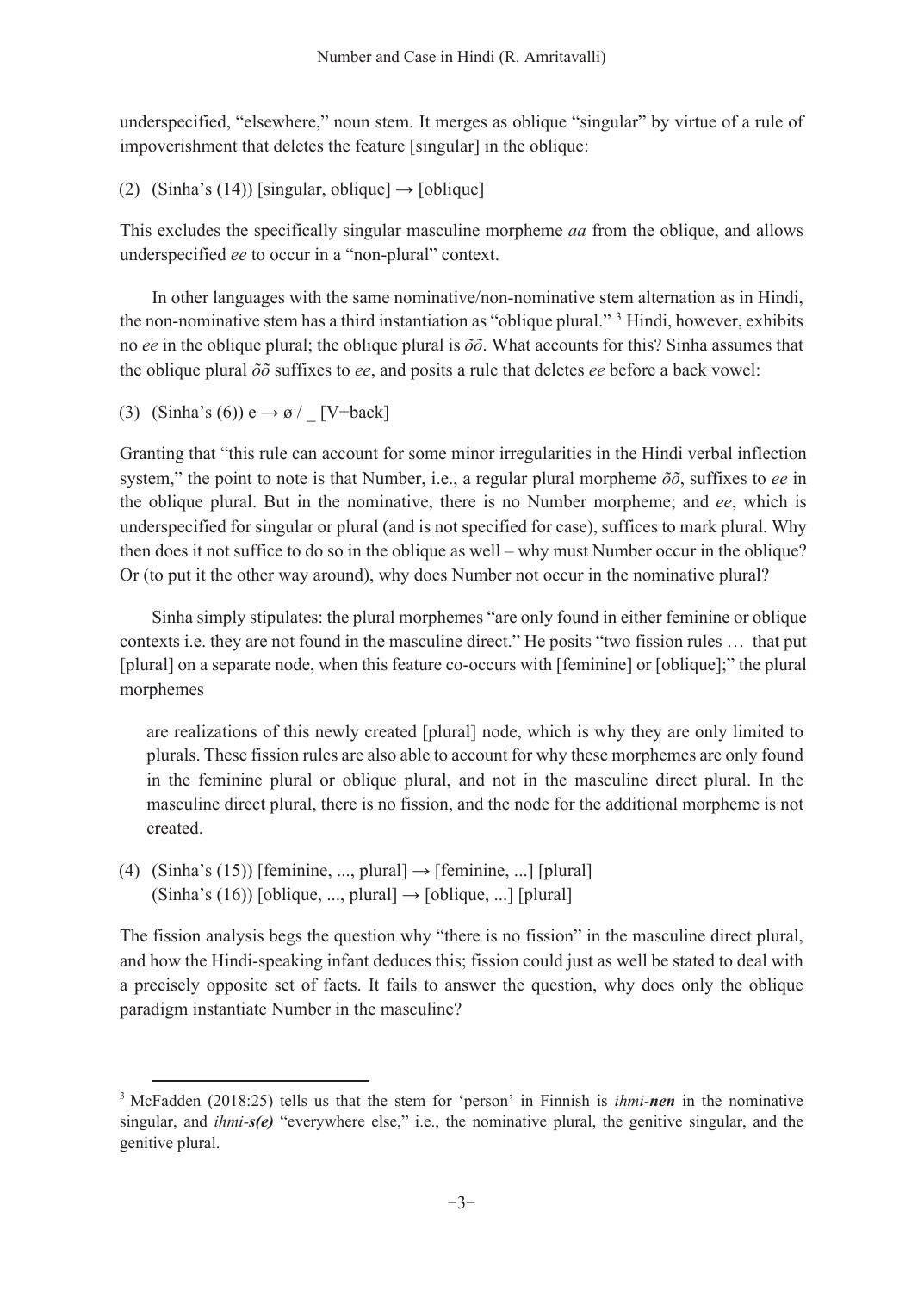Sinha's fission rules for only [feminine] and [oblique] N, cited in (4), in effect encode the traditional analysis of ee as a "nominative masculine suppletive plural." This is at odds with its "elsewhere" status, and underspecified number. The traditional assumption is that in suppletion, a plural feature merges "low" (lexically); suppletion occurs where a suppletive form is available (privileging it over regular inflection). Indeed, there are two masculine stems in Hindi, as against a single feminine stem; but ee is not lexically a suppletive plural. Nothing but the lack of fission in the nominative allows ee to spell out a complex of features that includes plural; and again, nothing but fission explains why ee is not a suppletive plural in the oblique as well.

The problem of Hindi ee requires (I suggest) the approach to suppletion mooted in Kayne (2020). Quoting Barbiers (2007) ("...suppletion applies when a regular morphological process is blocked for independent reasons..."), Kayne suggests that "In every case of suppletion, we must ask why the non-occurring expected form is impossible... the existence of the unexpected form will be an indirect side effect of the impossibility of the expected one."

In no case of suppletion will it be satisfactory to say that the expected form is impossible merely because there exists an unexpected form able to 'take its place'. In every case of suppletion, the opposite will be closer to the truth; there will be no direct competition between the two.

I contend that Hindi Number fails to occur in the nominative masculine because it must spell out Case; but in the masculine paradigm, it fails to spell out nominative case. Nominative case at Number (I claim) is spelt out *aa*. The nominative masculine singular noun is also spelt out *aa*, and there appears to be a prohibition against identical vowels spelling out the N feature at the *n* stem (which I analyze as  $[+/OSINGULAR]$ ), and at  $([-SINGULAR])$  Number. Suppletion thus occurs in the masculine nominative paradigm, across the board. But the *n*-stem ee cannot be lexically specified as either plural or oblique, given its occurrence in nominal concord, and in both nominative and oblique case projections. The Hindi masculine plural is then not an "inner plural" (Collins and Kayne 2020) that merges with ee lower than Number does. Rather, I suggest, what happens when Number cannot project is that the [plural] feature adjoins to the [OSINGULAR] NP-ee, which projects.

A question central to the analysis of the Hindi plurals is why Number is required to express Case. There is some cross-linguistic evidence (I suggest) that the structural cases may form a hierarchy or hierarchies with the D-system of the nominal phrase: the case hierarchy (Caha 2009) does not exist in isolation from DP's functional structure. Number, I claim, may contain structural Case, when both are included in a Definiteness or Deixis hierarchy.

The paper is organized as follows. I section 2, I argue that the "gender phi-features" of the Hindi noun are the categorial feature N. Section 3 extends to Hindi Pesetsky's proposal that case is a categorial feature, and Caha's (2009) case hierarchy where accusative is the highest oblique case. It proposes that the N feature (the "gender phi-feature") spells out nominative case, and that Number is spelt out as a nasal feature. Section 4 motivates the spell out of Number's nominative Case feature as *aa*: generalizing from the fact that an unvalued N feature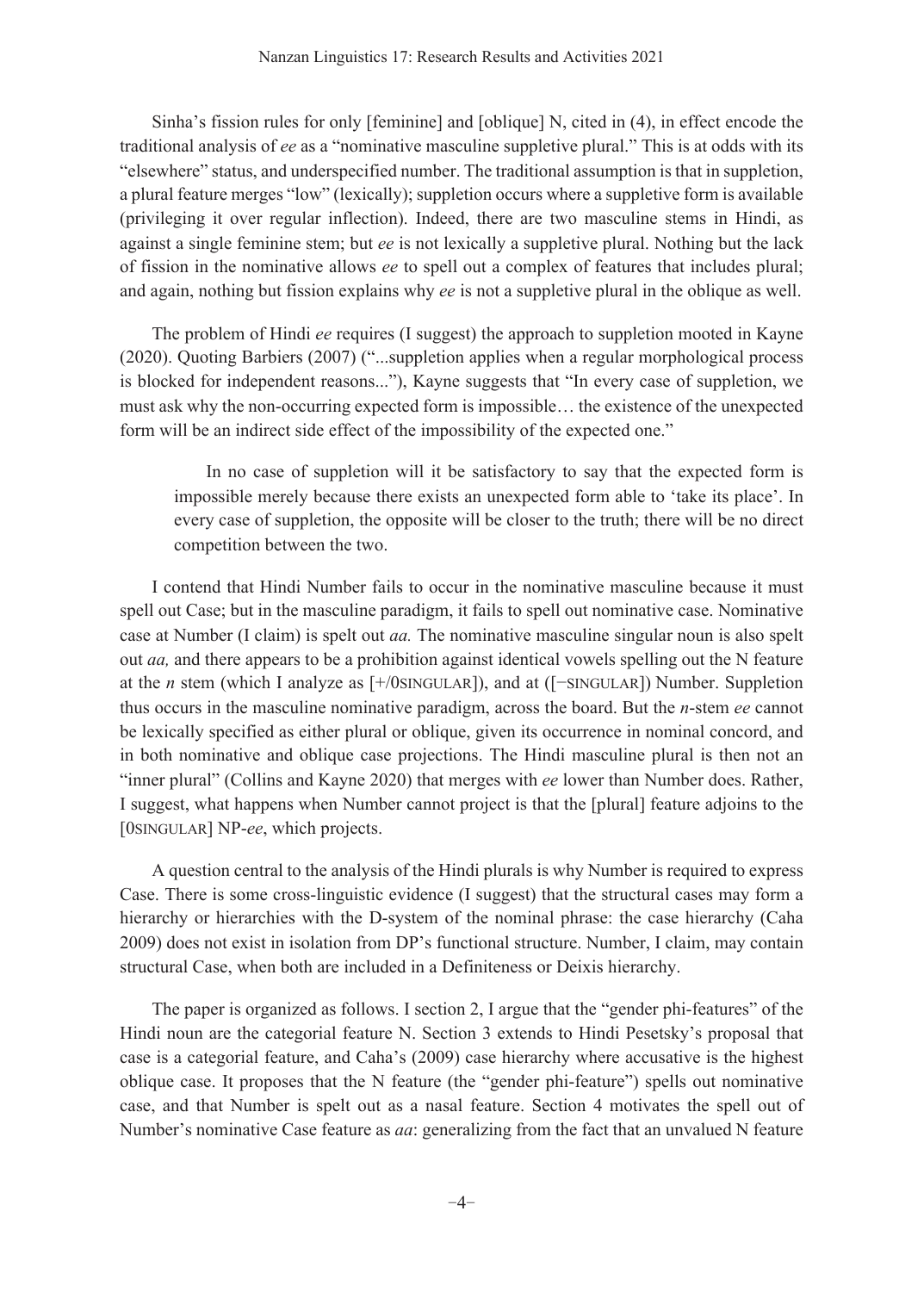at T is (in the context of agreement failure) spelt out as "default agreement" *aa*. Section 5 argues that Caha's syntactic account of case syncretism generalizes to Number and Case syncretism.

# 2. "Gender" as a category feature N

N in Hindi must assume one of the three canonical shapes N-aa, N-ee or N-ii to merge in the syntax. Even where  $aa$ ,  $ee$ , and  $ii$  are not pronounced on N, these morphemes are realized on the concording adjective and genitive case marker, and in verb agreement; showing that merely the spell-out of these features is suppressed, and only at  $N<sup>4</sup>$  (For perspicacity, I retain the traditional glosses for these morphemes.)

|                          |                                      |  |  | $(5)$ i. us -k -aa kaal-aa bandar - $\varnothing$<br>30BL.-stem-M.SG. black-M.SG. monkey-Ø |                       | ucchl -aa.<br>jumped-M.SG. |  |  |  |  |
|--------------------------|--------------------------------------|--|--|--------------------------------------------------------------------------------------------|-----------------------|----------------------------|--|--|--|--|
|                          | 'His/her/its black monkey jumped.'   |  |  |                                                                                            |                       |                            |  |  |  |  |
|                          |                                      |  |  | ii. us -k -ee kaal-ee<br>$3$ OBL.-stem-M.PL. black-M.PL. monkey- $\varnothing$             | bandar $-\varnothing$ | ucchl -ee.<br>jumped-M.PL. |  |  |  |  |
|                          | 'His/ her/its black monkeys jumped.' |  |  |                                                                                            |                       |                            |  |  |  |  |
|                          |                                      |  |  | iii. thand-ii hawaa-Ø chal -ii.<br>cool -F. breeze- $\emptyset$ started-F.                 |                       |                            |  |  |  |  |
| 'A cool breeze started.' |                                      |  |  |                                                                                            |                       |                            |  |  |  |  |

Giusti (2011) notes that Italian nouns derived from present participles (*patente* 'license,' *cantante* 'singer'), themselves unmarked for gender, trigger gender inflection on adjectives.

Though described as gender-number morphemes, *aa/ee/ii* are better analyzed as formal categorial features of N, n-heads that derive N-stems from roots (cf. Harris' (1991) analysis of the putative gender morphemes of Spanish as "word markers"). Gender is grammaticized in Hindi, with "masculine" the unmarked category. A productive class of deverbal, non-finite verbal forms of N that correspond to the English infinitive/ gerund must appear as  $N$ -*a i*n the nominative, and N-ee in the oblique; arguing both that "masculine" is the unmarked category of N, and that all N must carry a categorial feature.

 $(6)$  i. and ar -aa manaa he. aa  $-n$  $in(side)$ come-NOMNL.- $aa$  is forbidden 'No entry.' [lit. 'Coming in is forbidden.']

<sup>&</sup>lt;sup>4</sup> Sinha posits (in addition to "Class I" nouns with the "basic morphemes"  $aa/ee/ii$ " Class II" nouns with a  $\varnothing$  "basic morpheme" (his vocabulary entry (10)). Given his assumption that the adjectival head a receives gender-number features from the head noun's  $n$ , this incorrectly predicts that  $\varnothing$ -marked N do not trigger overt concord. (Irrelevantly, there are also "indeclinable" adjectives in Hindi.)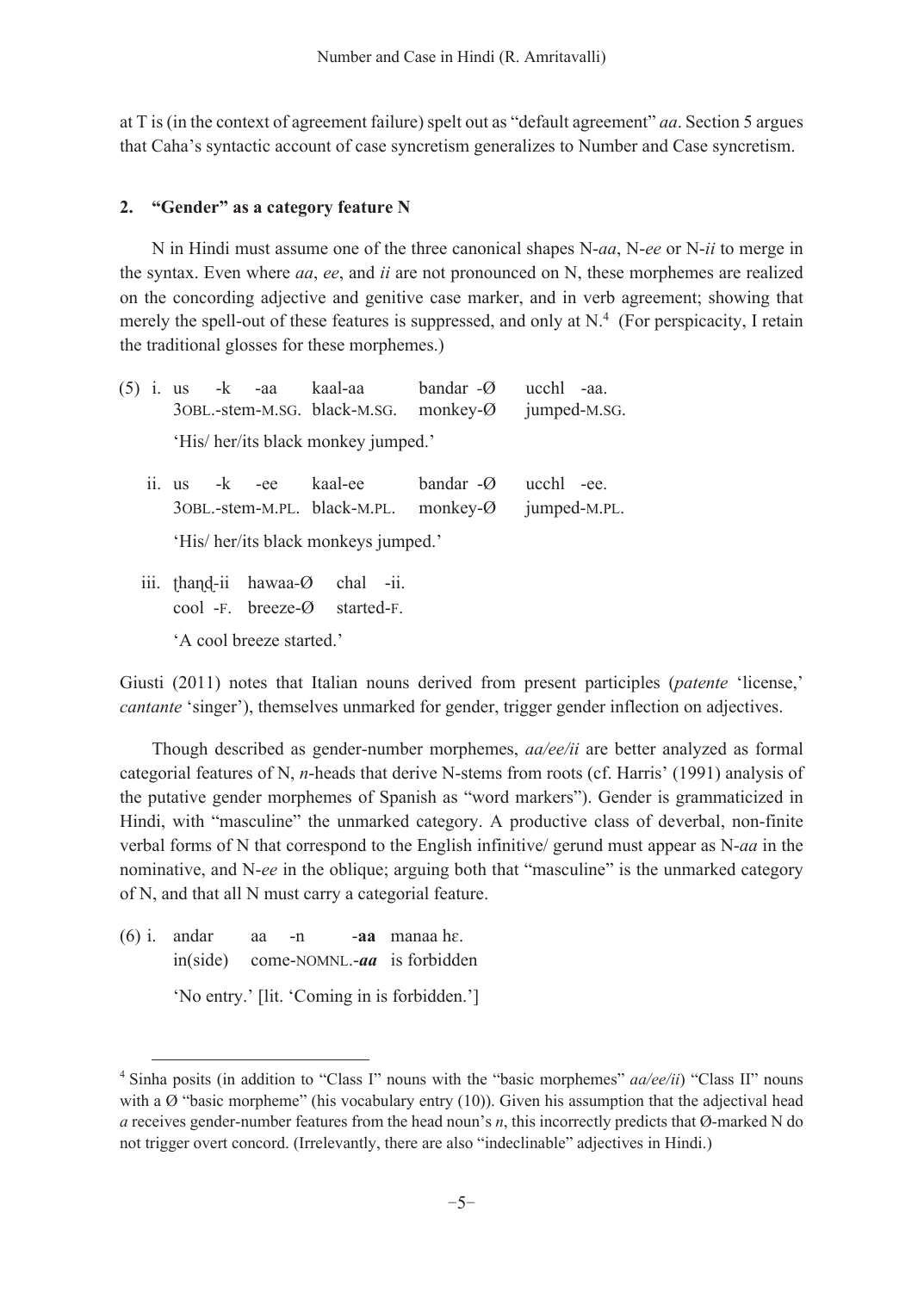ii. andar aa  $-n$ -ee see/par ...  $in(side)$ come-NOMNL.-ee by/on 'By coming in' on coming in, ...'

The data in  $(6)$  also argue that the N features aa, ee do not carry an interpretable feature "singular number." Mass non-count N like paani 'water' also trigger "singular" aa/ee-concord in the nominative and oblique; and earlier in  $(5 \text{ iii})$  again, we saw that the abstract noun hawaa- $\varnothing$  'breeze' carries a silent N feature -ii that triggers so-called "feminine singular" concord. We can thus agree with Pesetsky  $(2013:10)$  that "(t) he forms traditionally identified as 'singular' are actually default number forms, compatible with everything except [-SINGULAR] ...," retaining the claim that [-SINGULAR] is the head of Number (Ritter 1991).

Why do Hindi "feminine" N, unlike "masculine" N, have only one stem form N-ii? "Masculine" and "singular," realized as *-aa*, are the default features of N (thus, *-aa* occurs also as "default verb agreement," where the verb in fact fails to agree with anything). Suppose only one of N's two default features can be otherwise specified. Then N can have a specified feature value for either "gender" or for "number." Given that gender occurs nearer the N-root than number, N specified for "gender" as [-masculine] cannot be further specified for "number," and can have only the default (elsewhere) "number" feature: this is the N-ii stem. But "masculine" N can be further specified for a "number" feature. This cannot (however) be the interpretable plural feature [-SINGULAR], assuming this to be realizable only as Number. I propose that the two values of "elsewhere" number suggested by Pesetsky, "singular or absence of NBR," split in Hindi to occur at the two masculine stems aa and ee respectively, and indicate these as [+SINGULAR] and [0SINGULAR] respectively, as permitted in binary systems.

# 3. Case as a category feature: N- and V-features in Hindi

Pesetsky (2013) proposes that Case reduces to syntactic category features, which are "affixal realizations of the various parts of speech." He identifies these features (which manifest in the syntax through feature sharing) with the lexical "categorizing morpheme" added to category-neutral roots in the DM framework. Genitive case (he proposes) is an N feature, and Accusative case is a V feature. These two claims can be straightforwardly extended to Hindi.

# 3.1 Genitive and accusative case

The N feature appears in genitive case, spelt out as  $k$ -aa,  $k$ -ee, or  $k$ -ii to concord with the the possessed  $N$  (examples  $(5 \text{ i}, \text{ ii})$  above illustrate the first two instances of genitive case concord). Hindi genitive case (thus) is  $k$ -N. We note (however) that Genitive is morphologically oblique in Hindi, and Dravidian. In Russian as well, genitive case is traditionally grouped among the obliques (Pesetsky 2013, n.2). Thus, the N feature of genitive case appears on the oblique case-stem k; and the plural marker in the genitive case phrase is the oblique  $\delta \delta$ .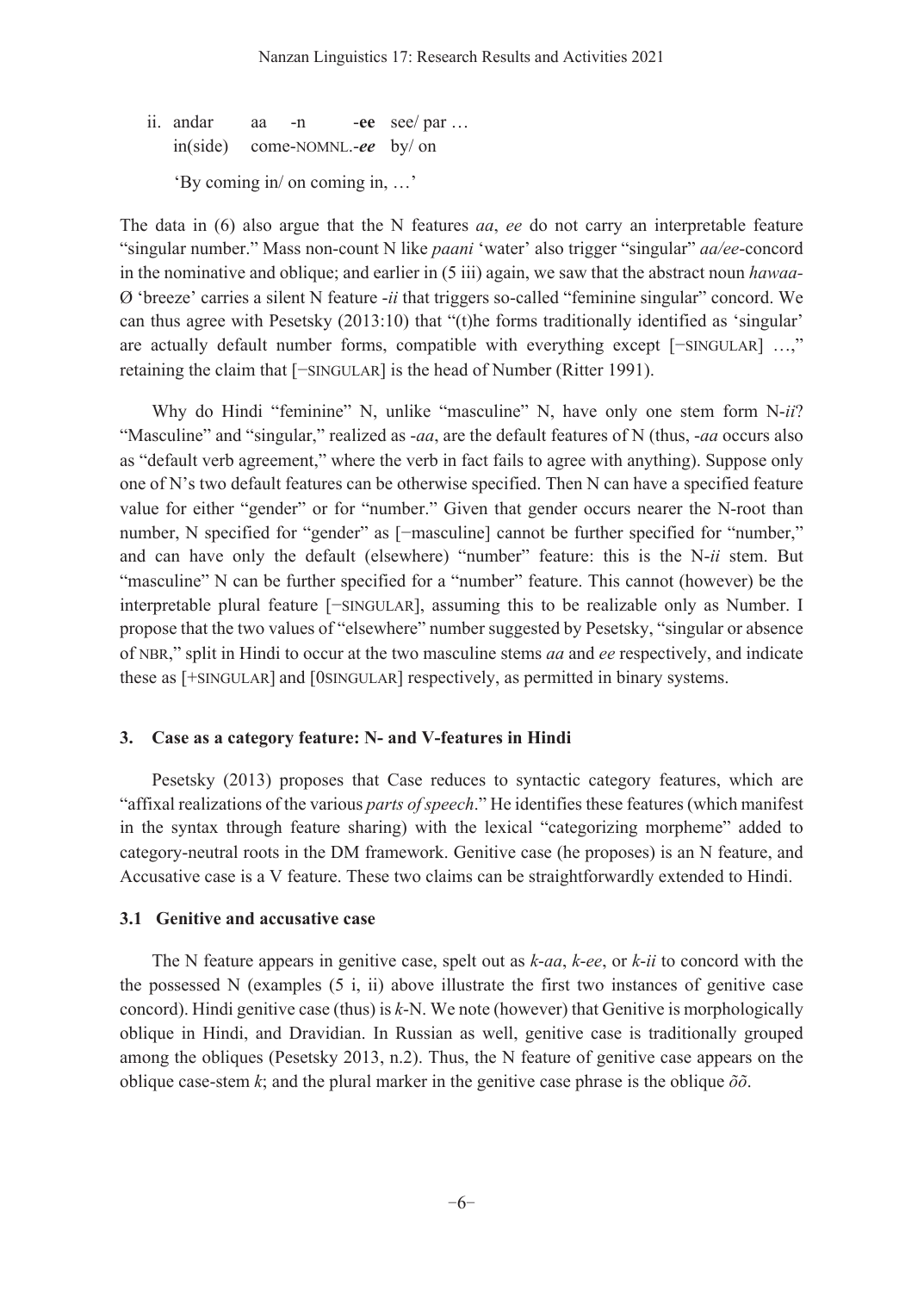The accusative case-marker in Hindi is  $k$ -oo, where  $k$ - (we said) is the oblique case-stem. If accusative case is a V-feature, the vowel -oo must realize the syntactic category V. Some support for this is that the imperative form of the Hindi verb ends in -oo: deekh-oo 'see-IMP.' nahaa-oo 'bathe-IMP.' The imperative is not usually an inflected verb form; in English and some other languages it is the bare infinitive. If so, the -oo that surfaces in the Hindi imperative could be the V-feature (and not the "2<sup>nd</sup> person imperative" inflection). The morpheme oo also surfaces as a subjunctive inflection, where the verb is not tensed. Pesetsky (2013, n.12) suggests that "the so-called 'theme vowel' attached to the stem of the Russian verb is a V feature, the verbalizer of a category-neutral root." Hindi -oo functionally parallels such a theme vowel: it verbalizes a root jaa- in jaa-oo 'Go!' (Compare jaa-n-aa '(the) going,' where the root jaa- is nominalized by  $-(n)$ -*aa*, which displays the default N-features on a (non-bare) infinitive stem morpheme  $n$ .)

The fact that  $\delta \delta$  is the plural marker in all oblique cases suggests the relevance to us of Caha's (2009:21ff.) Case hierarchy, a "cumulative sub-classification" of cases wherein each lower case has the higher cases' feature(s) plus its own distinct feature that separates it from them. Accusative, immediately below nominative, is the highest oblique case, and all nonnominative cases have the accusative case-feature. Genitive case is lower than accusative case, and therefore contains an accusative case feature. It is this accusative case feature that the Hindi genitive plural spells out. (I return to this point in  $\S$ 5.)

#### $3.2$ **Nominative case**

The logic of the proposed analysis requires that the nominative plural vowels in Table 1 spell out Nominative case. Nominative case is usually thought to have no morphological reflex. However, ever since the earliest accounts of nominative case assignment, Tense has been endowed with an unexplained set of (uninterpretable and unvalued) nominal features, called phi-features; and their appearance as "phi-agreement" has been viewed as an "imperfection" in language. We have said that the so-called phi-features *aaleelii* of Hindi spell out the categorial N feature. These features at T are, therefore, not T's "gender phi-feature," but its N feature. T also has the nominal features of Number and Person. I shall therefore say that nominative case consists of the features T, D and N.

Pesetsky (2013) maintains that nominative case is  $D$  ("nothing external to the DP (plays) any role in the assignment of nominative morphology"). In Russian, D's categorial feature on N "deletes all but the outermost case suffix," such that "the surface form of nominative nouns in Russian shows no evidence of an NGEN suffix inside the DNOM." But in Hindi, the merge forms of N are the nominative singular forms:  $[[\ell]$  [[ark]-aa],  $[[\ell]$  [[ark]-ee] and  $[[\ell]$  are all nominatives. Among the features  $T$ , D, and N, only the last is spelt out in Hindi: Hindi D is null, and T again is null in the majority of languages (Pesesky and Torrego 2007).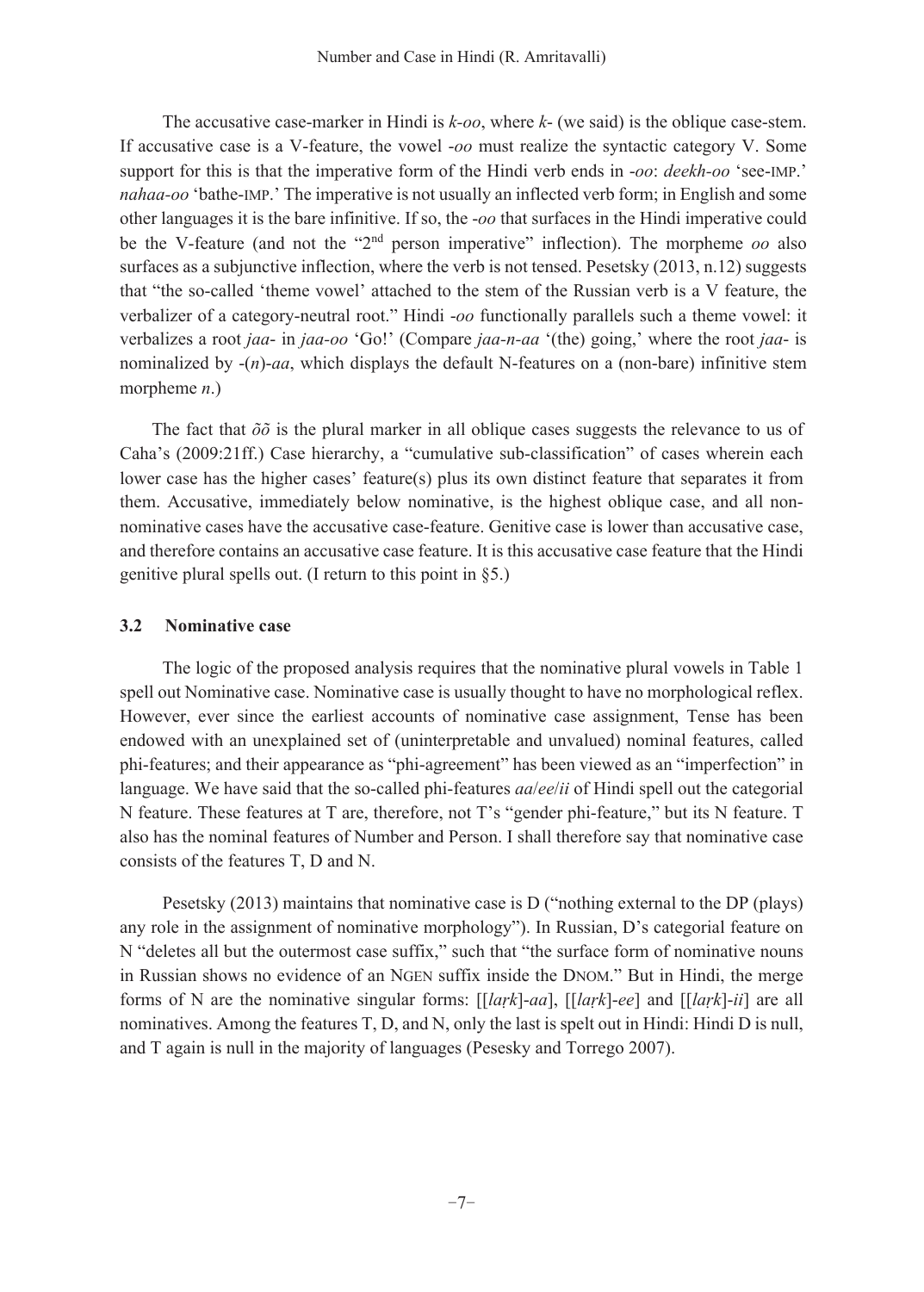## 3.3 The spell out of Gender and Number Agreement in the nominative

The features *aa/ee/ii* appear also in verb agreement. I shall say that T's N feature is unvalued, and functions as a probe that obtains a value from the lexically valued  $n$  at the nominal head.

T also has an unvalued Num feature, which (when Number is projected in the DP) is valued and spelt out on the verb as number agreement. Hindi Number agreement manifests as just a nasal feature: in (7) below, a nasal feature occurs on the N "gender" feature -ii (recall that nominative Number is projected only in the feminine). The vowels *aa* and *ee* in the feminine plural suffixes for 'girls' ( $\tilde{a}\tilde{a}$ ) and 'eyes' ( $\tilde{e}\tilde{e}$ ) do not occur in plural agreement. If the nominative plural morphemes were lexically specified for these vowels (as they are in  $(1)$ ), we would expect them to be spelt out by the Number "phi-feature" valued at T.

- $(7)$  i. lark-i(y)-ãã uth  $-\overline{\mathbf{u}}$ .  $\pi$ l -F. -PL. got up-F.PL. 'The girls got up.'
	- $i$ .  $\tilde{a}$  $\tilde{a}$ kh- $\tilde{a}$ - $\tilde{e}$  $khu$   $-\tilde{\mathbf{u}}$ . eyes -F.-PL. opened-F.PL. '(The) eyes opened.'

## 4. Number and Case

Number in Hindi, like the Demonstratives, expresses (only) one of two cases: nominative, or non-nominative; i.e., the Hindi D-system distinguishes only the structural cases nominative and accusative. In this section I consider how case, in particular, nominative case, is spelt out at number. I motivate the spell out *aa* for it, and argue that Number cannot spell out its case feature *aa* when it suffixes to the masculine singular noun stem *aa*, owing to a prohibition against identical spell out of these two conflicting N features. Suppletion thus occurs where regular inflection fails.

In Caha's case hierarchy, morphologically adjacent cases may advertise their adjacency in one of two ways: by syncretism (Caha's main concern), and by "case-containment" or "compound case marking," where the morphological marking of cases lower in the hierarchy contains the morphological marking of higher cases. Thus, "in English or Bulgarian, all oblique cases are based on the accusative" (Caha 2009:37); as also in Dravidian (McFadden 2018). Hindi Demonstratives appear to be syncretic with case (cf. nominative  $\gamma a(h)$ ,  $\gamma e$  'this, these' with oblique iss, in); whereas Hindi Number (on my analysis) "contains" and expresses a nominative or accusative case feature. In  $\S5$  I propose that the nominal functional heads Number (and D/Dem) be included in Caha's theory of case sub-classification, such that syncretism or feature containment is consistently syntactic, requiring adjacency of nodes. For now, however, I merely postulate a case feature V or N at Number in Hindi: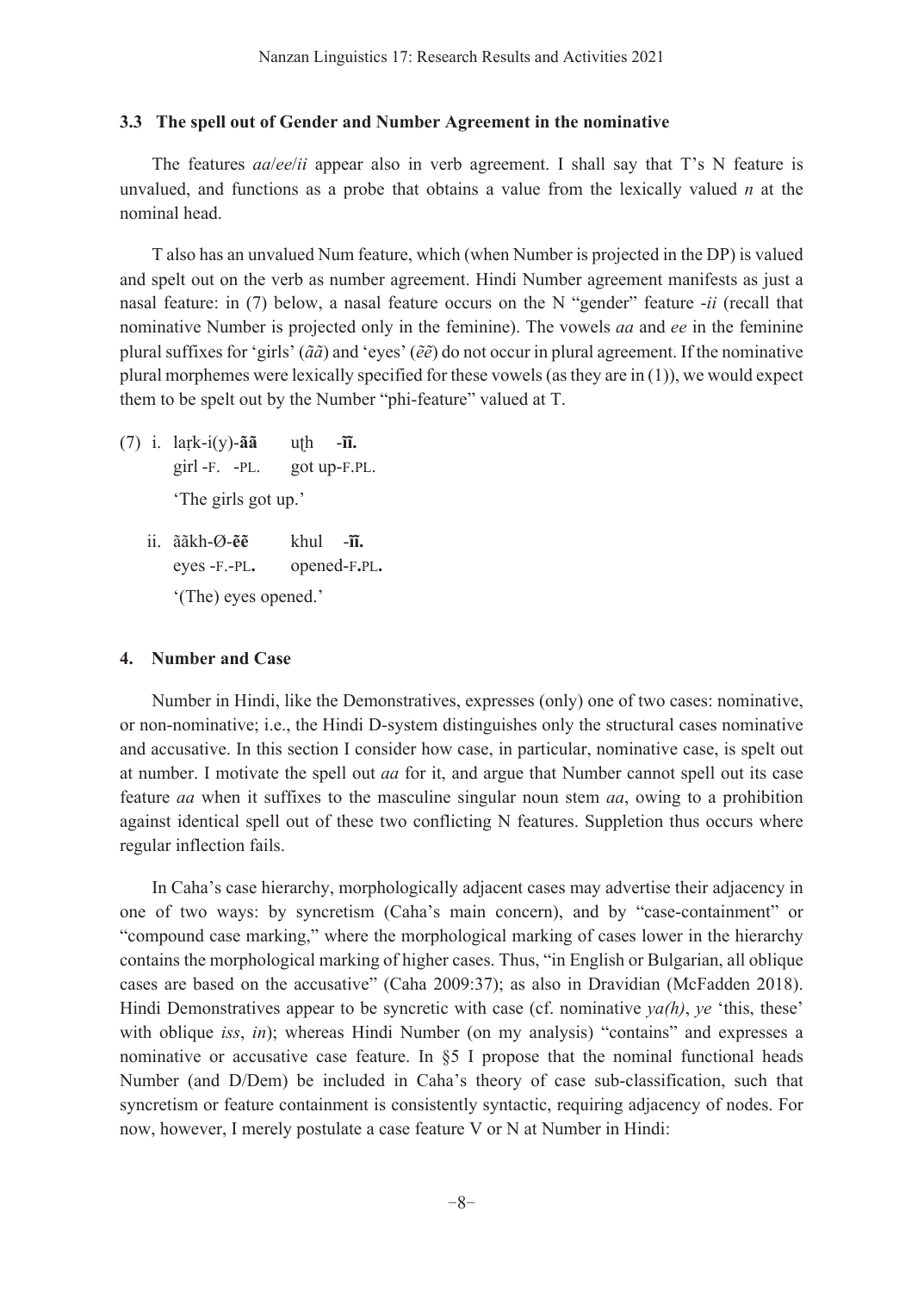(8) Number  $\rightarrow$  [[+nasal], [N]], or [[+nasal], [V]]

In Hindi, I assume, Nominative case is not a member of the case hierarchy headed by the accusative V-feature. For Caha, Nominative is the highest case in the same case hierarchy as the obliques; what separates it from them is merely its lack of the accusative feature. This allows nominative and accusative forms to synthesize, as in his example of the Finnish nominativeaccusative plural morpheme -t. Hindi, however, maintains a strong oblique versus non-oblique distinction in the D-system, suggesting that nominative is excluded from the oblique case hierarchy.

### 4.1 The spell out of oblique case at Number

I shall assume with Caha that cases are base-generated on NP. Let us (for now) simply say that Number in the oblique case projection (9) occurs with the appropriate case feature, by virtue of selection at merge.

 $(9)$ 



The V feature has the single spell out  $oo$ , and this combines with Number's nasal feature; thus, the oblique plural is spelt out  $\delta\delta$ .

#### 4.2 The spell out of nominative case at Number

What is the spell out for nominative case at Number? Here we need to consider some typical facts about the occurrence and spell out of the feature N. First, a nominal cannot surface without its categorial feature N: N is spelt out on a morphologically productive class of deverbal nominals (infinitivals/ gerundives), cf. (6). Second, the N feature cannot be silent except at lexically specified N. It cannot be silent in the productive class of nominals in (6). Nor can it be silent in nominal concord (5). Nor, indeed, can it be silent at T: hence (I claim) the occurrence of "default agreement." "Default agreement" aa, I suggest, is the default spell out of the N feature at T.

#### 4.2.1 Default agreement

"Default agreement" (to briefly digress) is a misnomer for nominal morphology that appears on the verb in a finite clause where Agree has failed. It is the appearance of an N-("gender") feature at T in the absence of Agree, i.e., where T has not feature-checked any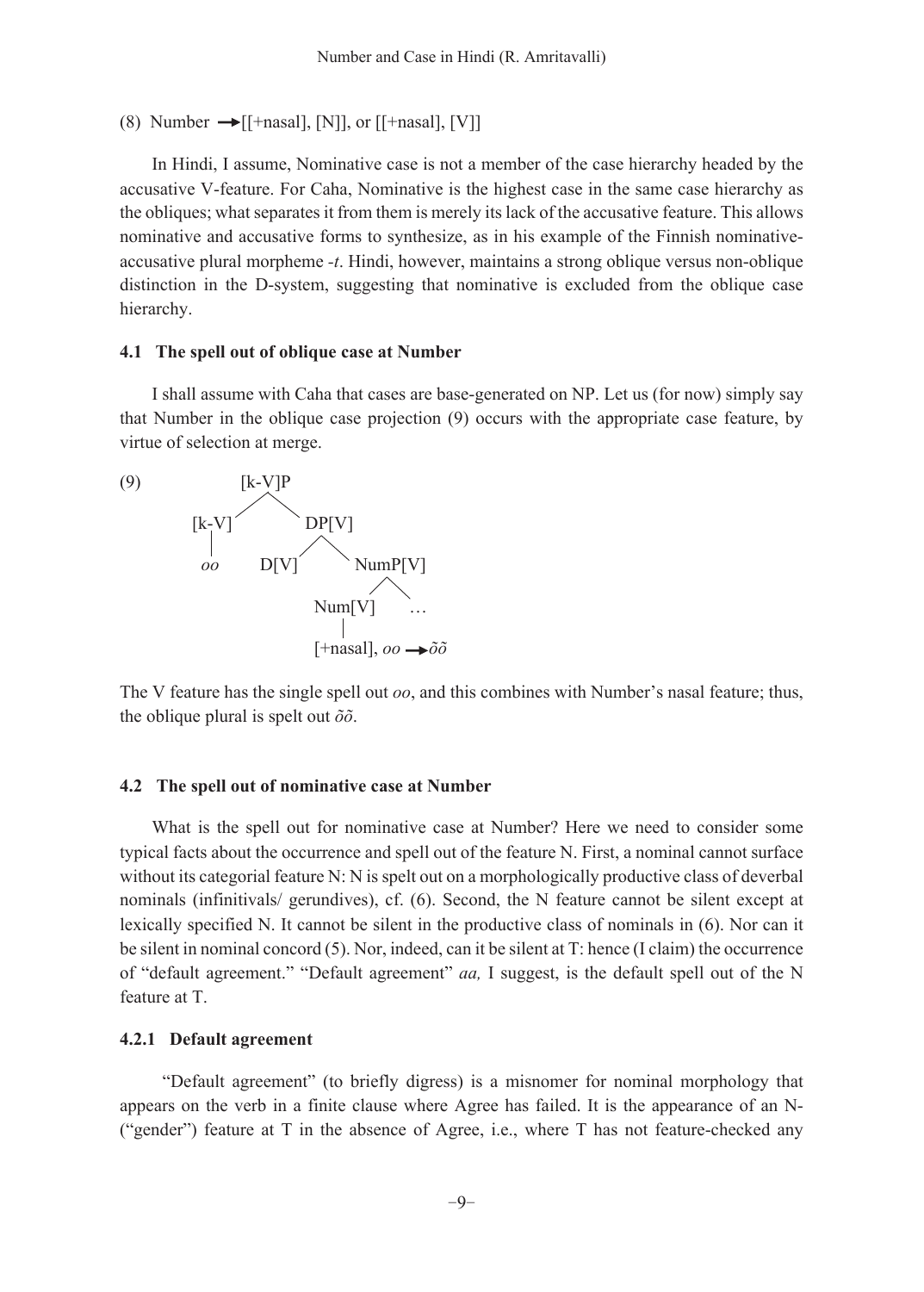argument to assign nominative case to it. In Hindi, Agree fails in (i) ergative clauses with a  $k$ oo-marked object, where T can agree with neither the ergative-marked subject, nor with the overtly case-marked object; and (ii) in passive constructions where the verb carries passive morphology, but the thematic object retains its k-oo marker (precluding nominative case assignment to it). In both these kinds of clauses, the verb surfaces with so-called "default" agreement," morphologically realized as -aa.

As pointed out by Anand and Nevins (2006:19), "default agreement" is a problem for classical Agree theory. These authors assume a unique head  $T_{checked}$ , specific to Hindi, valued for the "3m.sg." feature. But it seems odd to designate a T that does not agree with any argument as a "checked" T: what has checked it? The presupposition is that for an uninterpretable "phifeature set" at T to have a value and surface, it must have somehow been "checked," *i.e.*, that T must Agree. But we have observed that the N feature cannot be silent unless lexically silenced; and that  $aa$  is a default value of N. Thus, we can conclude that unvalued N at T is spelt out with the default feature *aa* whether or not it Agrees (though where possible, it gets valued by Agree). Default agreement results (thus) not from the requirement that "T must Agree," but that the N feature at T must be spelt out when the verb raises to  $T^5$ .

#### $4.3$ The spell out of N at Number

The consequence I derive for the spell out of  $[N]$  at Number is that it is spelt out as *aa*: the nominative Number suffix, I shall say, is  $\tilde{a}\tilde{a}$ . We know that [N] at Number does not Agree: it does not concord with the nominal head's N features. Thus, the plural suffix for "feminine" N, N-*ii*, is spelt out with the "masculine" *n* stem vowels *aa* and *ee* (cf. (7)). Is there then a rule of dissimilation, that requires the plural vowel to spell out an opposite gender value than the head noun? If so, we should expect the masculine plural suffix to be  $\tilde{u}$ : laRkaa ~ laRkaa- $\tilde{u}$  boy, boys,' should pair with the occurring laRkii ~ laRki(y)- $\tilde{a}$ " girl, girls.' The absence of \*laRkaa- $\tilde{u}$  'boys' argues that there is no putative rule of dissimilation. I.e., [N] at Number does not Agree; so it must be spelt out with a default feature *aa*.

I now assume that there is a prohibition against identical spell out of N in the nominal head  $n$  and the plural morpheme, perhaps due to feature-conflict: the latter is  $[-\text{SINGULAR}]$ , the former [+SINGULAR]) or [0SINGULAR]. (We may note that in a putative form \*laRkaa-ãã, Number would in effect be pronounced simply as a nasal feature on the non-plural N's vowel. Such a spell out of plural indeed occurs in Hindi verb agreement, but it seems that the Number suffix must not fuse with the head noun.) Thus, the plural suffix cannot occur in the nominative masculine.

<sup>&</sup>lt;sup>5</sup> Preminger (2009) discusses at some length the conditions under which default agreement can legitimately appear (namely, only where phi-agreement fails). He does not consider why it must appear at all, but given his assumption that it is a "phi (agreement)-feature," the conclusion must (still) be that "T must agree," for reasons unknown.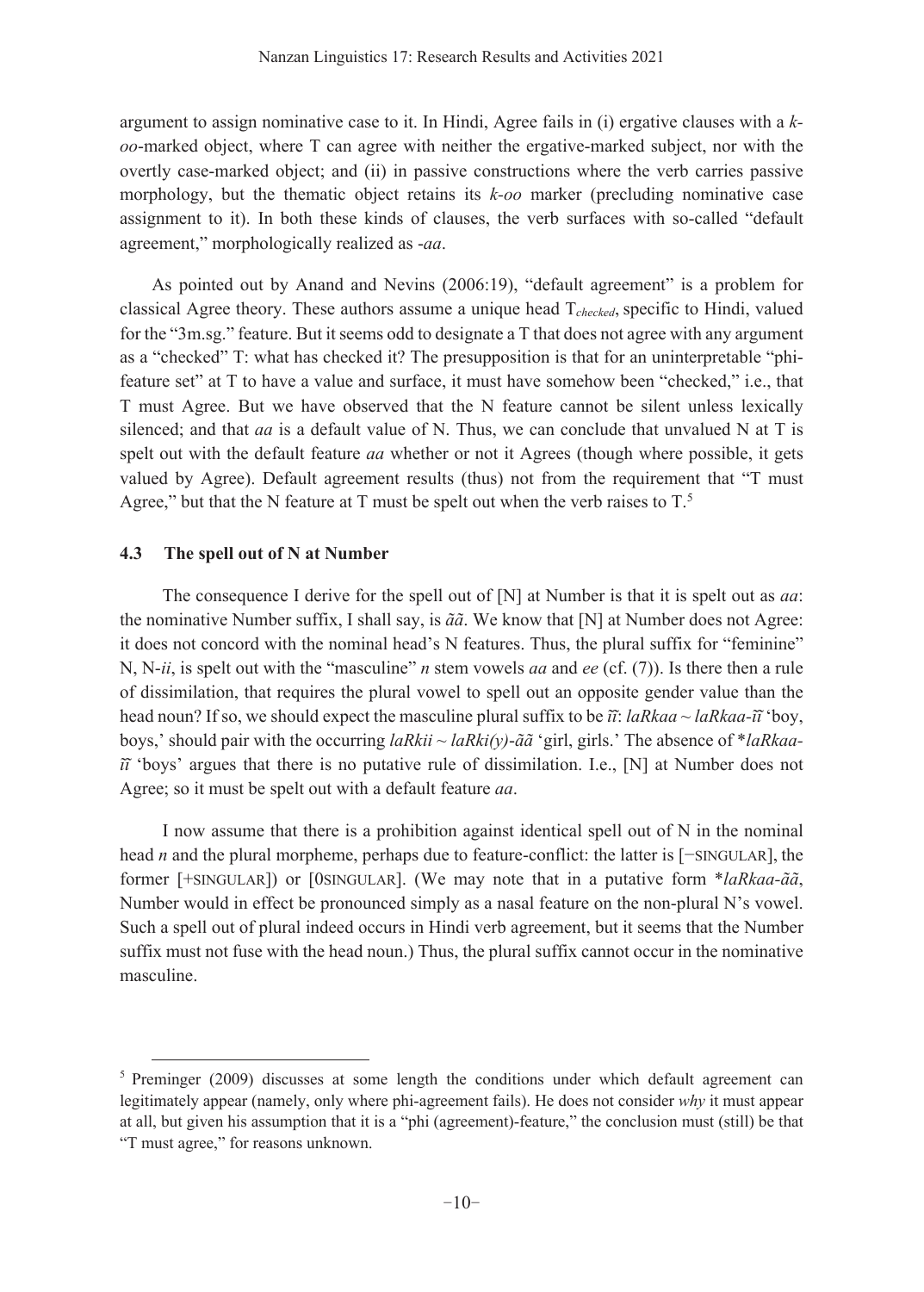If the nominative plural is  $\tilde{a}\tilde{a}$ , what accounts for the second nominative feminine plural suffix  $\tilde{e}\tilde{e}$ ? This spell out of plural is contingent on spell out suppression of *ii*. Thus, the standard form  $\tilde{a}\tilde{a}kh-(\emptyset)-\tilde{e}\tilde{e}$  'eyes' has a doublet  $akh-iv-\tilde{a}\tilde{a}$  in classical Hindi poetry, showing that  $\tilde{a}\tilde{a}$  is pronounced where *ii* is pronounced. In Dakkhini Hindi (on the other hand), even null-marked N surface with  $\tilde{a}\tilde{a}$  in the plural:  $\tilde{a}\tilde{a}kh(\emptyset)$ - $\tilde{a}\tilde{a}$  'eyes', *aurat-* $\emptyset$ *-* $\tilde{a}\tilde{a}$  'women', *baat-* $\tilde{a}\tilde{a}$  'words, speech', arguing that  $\tilde{a}\tilde{a}$  is indeed the feminine plural suffix. Suppose in the sequence N-ii- $\tilde{a}\tilde{a}$ , the vowels *ii* and *aa* fuse in the phonology (cf. the pronunciation of this sequence as  $i(y)$ - $\tilde{a}\tilde{a}$  in, e.g., laRki(y)-ãã). Perhaps, then, ii alone cannot be targeted for deletion, and the vowel sequence deletes. This strands a nasal feature, and ee is inserted to allow it to be pronounced.

## 4.4 ee as suppletive Number

How is N-ee specified as plural in the nominative case projection? It occurs as "elsewhere" (non-plural) number in the oblique, where it takes a regular plural suffix (and deletes). If ee is the "absence of NBR" subcase of elsewhere number [0SINGULAR], it must merge with number (Pesetsky 2013).

Accounts of suppletive number (including Collins and Kayne (2020)) assume it to be more restricted than Number (applying only to specified roots/ stems), merging lower than Number (at the root or  $n$ ) (Collins and Kayne posit an "inner plural" that an "outer plural" may select, allowing in some languages for double, i.e., irregular and regular, plural marking). But Hindi N-ee merges with the Number suffix in the oblique; this suggests that this is the level as well at which N-ee merges in the nominative with a [plural] feature, which (however) cannot project.

I adopt for the feature [plural] a proposal by Cable (2010) for question particles, that they may either project a QP that contains an XP with a wh-item, or adjoin to such an XP; and propose that [plural] can merge either as the head of Number, or (where Number fails to project) merge adjoined to NP at the level in the functional structure where Number usually instantiates.



# 5. Number, the Case hierarchy, and syncretism/case containment

Number "suppletion" or "allomorphy by case" is currently handled by lexical specification. Sinha uses contextual features for the Hindi plural allomorphs, but DM also provides for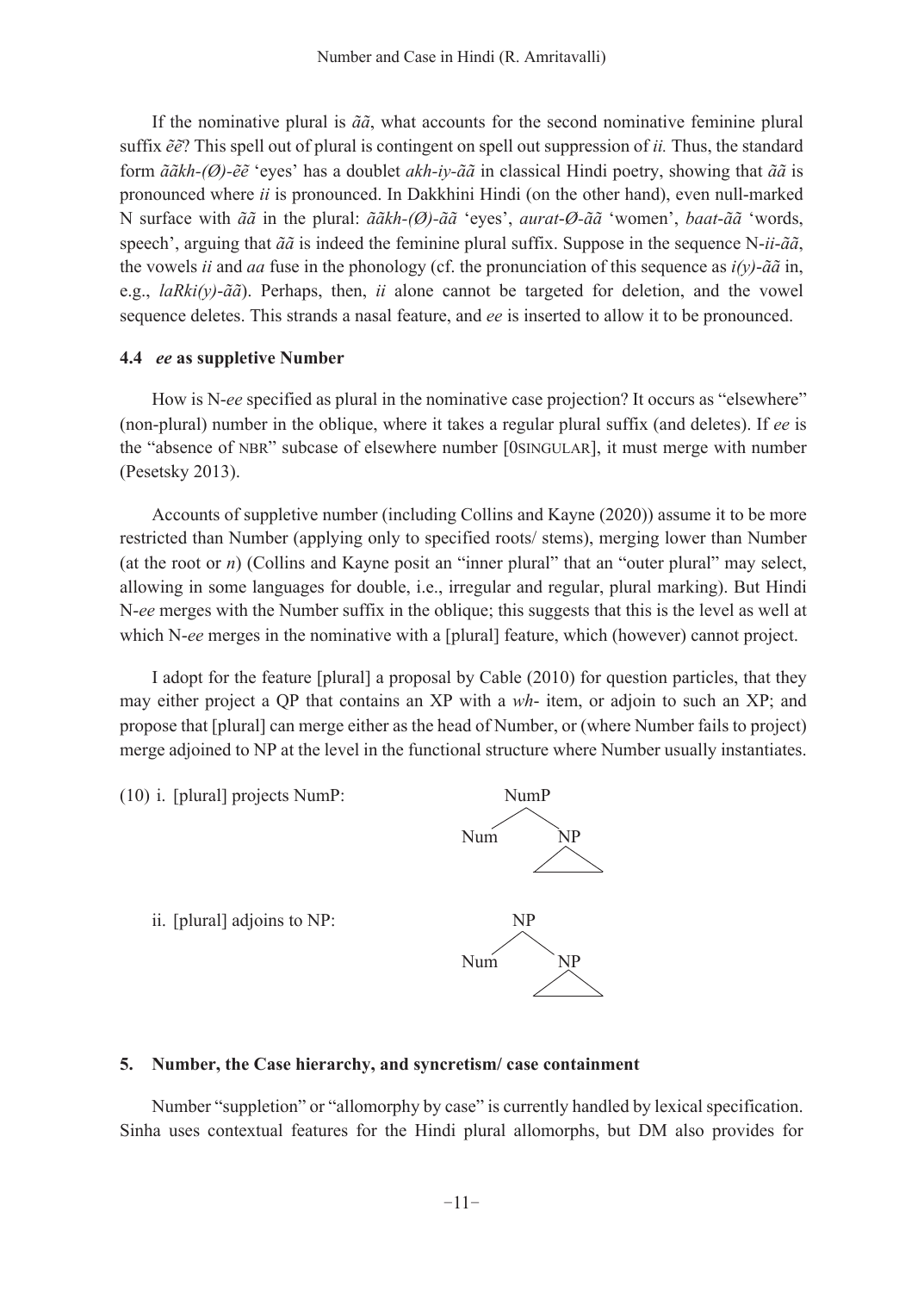vocabulary insertion into post-syntactically fused nodes. Caha contrasts his syntactic account of case-syncretism with the prevailing lexical approach, but nevertheless resorts to lexical specification for Finnish -t, the nominative-accusative plural morpheme, "a portmanteaux morpheme ... which spells out both case and number," "a synthetic expression of case and number." Caha's lexical entry (43)  $(=11$  below) specifies -t for phrasal lexical insertion into both Num and Case nodes (Caha 2009: 73ff.).



Because "case and number do not form a constituent to the exclusion of the NP" that receives case in the syntax, -t is spelt out at Number before to raises to above K1P. This immunizes the NP from further spell out when it moves to the left of the structural cases, although it ultimately contains these case features.

#### 5.1 The Case hierarchy and the D-system

The Case hierarchy isolates Case from the other elements in the functional system of the nominal phrase, ignoring the possible syncretization of Case with Dem and Num. These instances must then be treated as language-particular accidents, resulting in a theoretical inconsistency in the treatment of syncretism. The conditions for case syncretism/containment as stated by Caha are:

- (12) (Caha's (50), p. 33) Components of the theory
	- a. Individual cases are built from atomic features by Merge
	- b. The features are ordered in a universal functional sequence

There is a clear universal functional sequence of elements ordered in a binary sequence in the DP (other than in Case): namely, Cinque's (2005) sequence Dem-Num-A-N. What needs to be shown is that the functional elements Dem and Num share features with Case relevant to syncretism, that allows them to be part of the Case hierarchy. In such a putative hierarchy, D may be parallel with functional prepositions rather than case; it is not always morphologically a suffix. Plural, on the other hand, is usually a suffix, like case. I shall speculate here only about the relationship between Case and Number.

### **5.1.1 Number, Case, and definiteness**

One possibility is that Accusative case has a feature of definiteness. In Bulgarian, where "full nouns bear only a nominative or accusative case suffix," "the distinction between nominative and accusative is made only with definite DPs" (Caha 2009: 34, and n. 22). In Hindi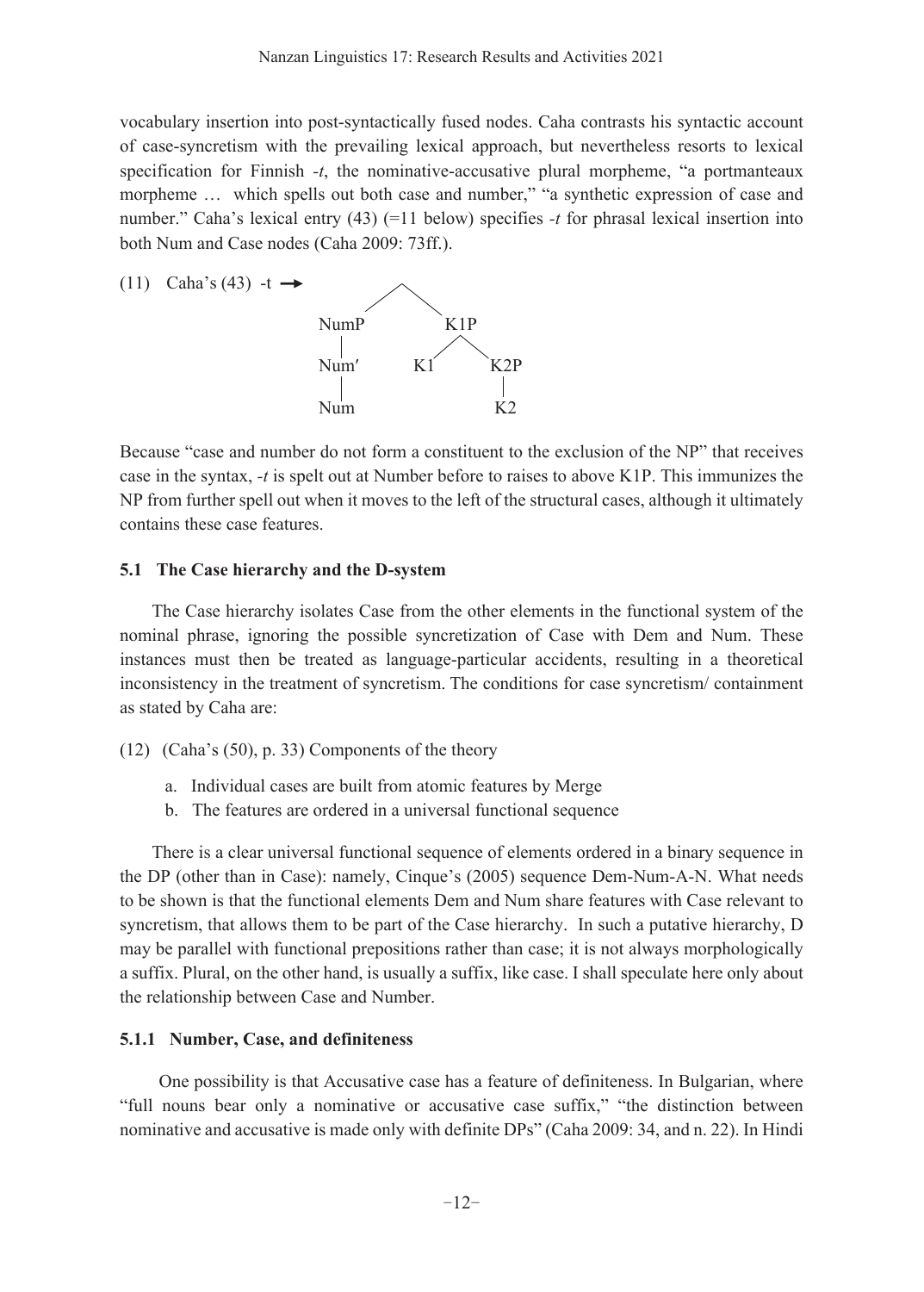(and the Dravidian languages), it is a commonplace that the overt manifestation of the accusative case-marker yields a definite reading of the direct object (Bhatt and Anagnostopoulou 1996).

Interestingly, the Hindi oblique plural  $\delta \delta$  always occurs with the case marker k-oo. When k-oo does not occur,  $\delta\delta$  cannot occur. This is illustrated in (13). The object argument in (13i) and (13iii) is plural but not definite. It displays absolutive plural morphology -ee or  $\tilde{a}\tilde{a}$ , not accusative plural morphology  $\delta\delta$  (the absolutive is morphologically identical with the nominative), and  $k$ -oo is prohibited (indicated as  $(*k$ -oo)). (In (13i), irrelevant to my argument, *ghood-ee* 'horse' can have a non-nominative singular but definite reading that can co-occur with accusative  $k$ -oo.) In (13ii) and (13iv), the plural object is definite. Accusative plural morphology  $\delta\delta$  and  $k$ -oo must both occur.

- (\*k-oo) beectaa hE.  $(13)$  i. vo ghood-ee 3sG. horse -ABS.PL.  $k$ -oo sells 'He sells horses.'
	- ii. vo ghood-õõ  $*(k$ -oo) beectaa hE. 3sG, horse -OBL, PL,  $k$ -oo sells 'He sells the horses'
	- iii. vo kahaan-iy-ãã (\*k-oo) likh-t-aa hE. 3sG. story -ABS.PL. k-oo writes 'He writes stories.'
	- iv. vo kahaan-iy-õõ \*(k-oo) likh-t-aa hE. 3sG. story -ABS.PL. k-oo writes

'He writes the stories.'

Some other data are suggestive also of a correlation between definiteness and genitive case in Hindi (recall that genitive case contains the accusative case feature in Hindi, as in the Caha hierarchy). Hindi has dative experiencers, but only genitive possessors (Dravidian, in contrast, allows dative possessors). Dative case on the possessor-experiencer appears to be contingent on DP's indefiniteness. In Hungarian, possessors are obligatorily dative in an indefinite DP, whereas in the definite DP they can also be nominative (Szabolcsi 1987). In South Asian languages, the experience-denoting head in the dative experiencer construction is typically indefinite (e.g., hunger, a headache, fever). Some experience-denoting nouns can (however) be pluralized. In English, e.g., amusement/ excitement can occur as count nouns (the amusements in the park include a ferris wheel, the excitements of the day had tired us out). In Hindi, such pluralized nouns must occur with a genitive-marked possessor; the dative case cannot occur. Note the dative-genitive contrast, i.e., experiencer and possessor contrast, in the paired examples below.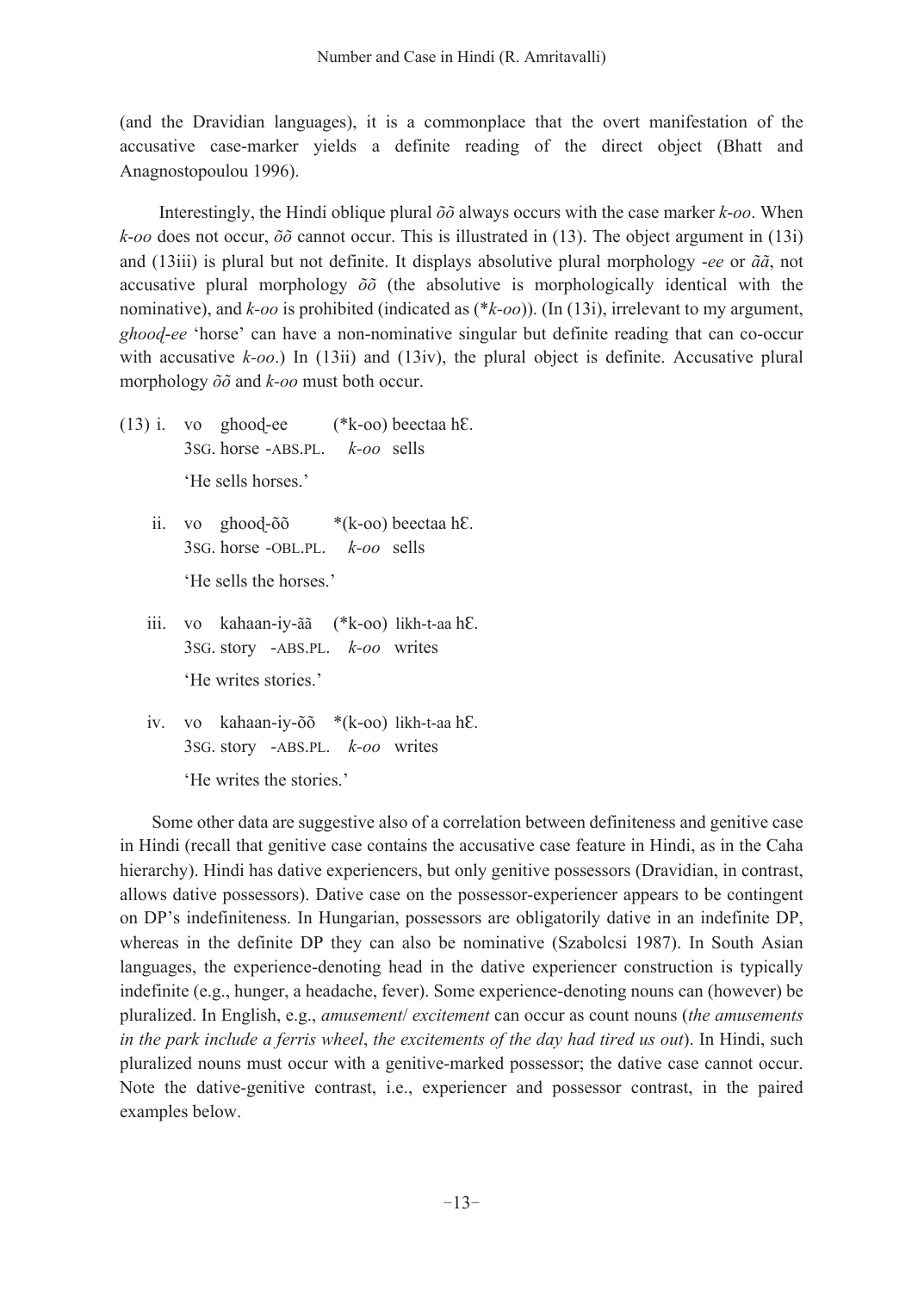(14) i. mujh-ee ummiid  $hE/$ aasha hE  $(ki \ldots)$ -DAT. hope  $\overline{I}$  $be.$ s $G$ hope be.sG  $(hat...)$ 'I hope (that ...)' (lit. 'I have (a) hope that ...') (\*mujh-ee) kaii ummiidee h $\tilde{\epsilon}$  / kaii aashaayee h $\tilde{\epsilon}$ ii. mee-ri  $I - GEN.F ( *I)$ -DAT.) many hope. PL. be. PL. many hope. PL. be. PL. 'I have many hopes/ wishes.'  $(15)$  i. mujh-ee tair -nee kaa shouk  $hE$ . -DAT. swim-INF. GEN.M fondness be.SG Ι 'I have (a) fondness for swimming.' ii. mee-r-ee do shouk hÊ - taash aur sinema. I -GEN.M.PL. two interests be.PL. cards and cinema

'I have two interests – cards and the cinema.'

Given these correlations between definiteness, accusative case, and plurality, suppose we assume that the Hindi definiteness feature projects a hierarchy that includes Accusative Case and Number:

[Definiteness]  $(16)$ Acc.  $[V]$ Num [plural, V ...]

#### 5.1.2 Number, Case, and deixis

Given that Hindi distinguishes "direct" from "oblique" case, and that Tense signals temporal deixis, a second possibility is that deixis is a feature that nominative case shares with the D-system:



#### 5.2 The spell out of Number and Case in syncretism and containment

In the Caha case hierarchy, genitive case contains a (usually non-overt) accusative case feature. But Number seems to spell this accusative case feature out. We have noted this for the Hindi genitive, and it seems to happen also in Caha's example of West Tocharian. As it stands, why Number should spell out an inner accusative case feature of genitive case, and how this is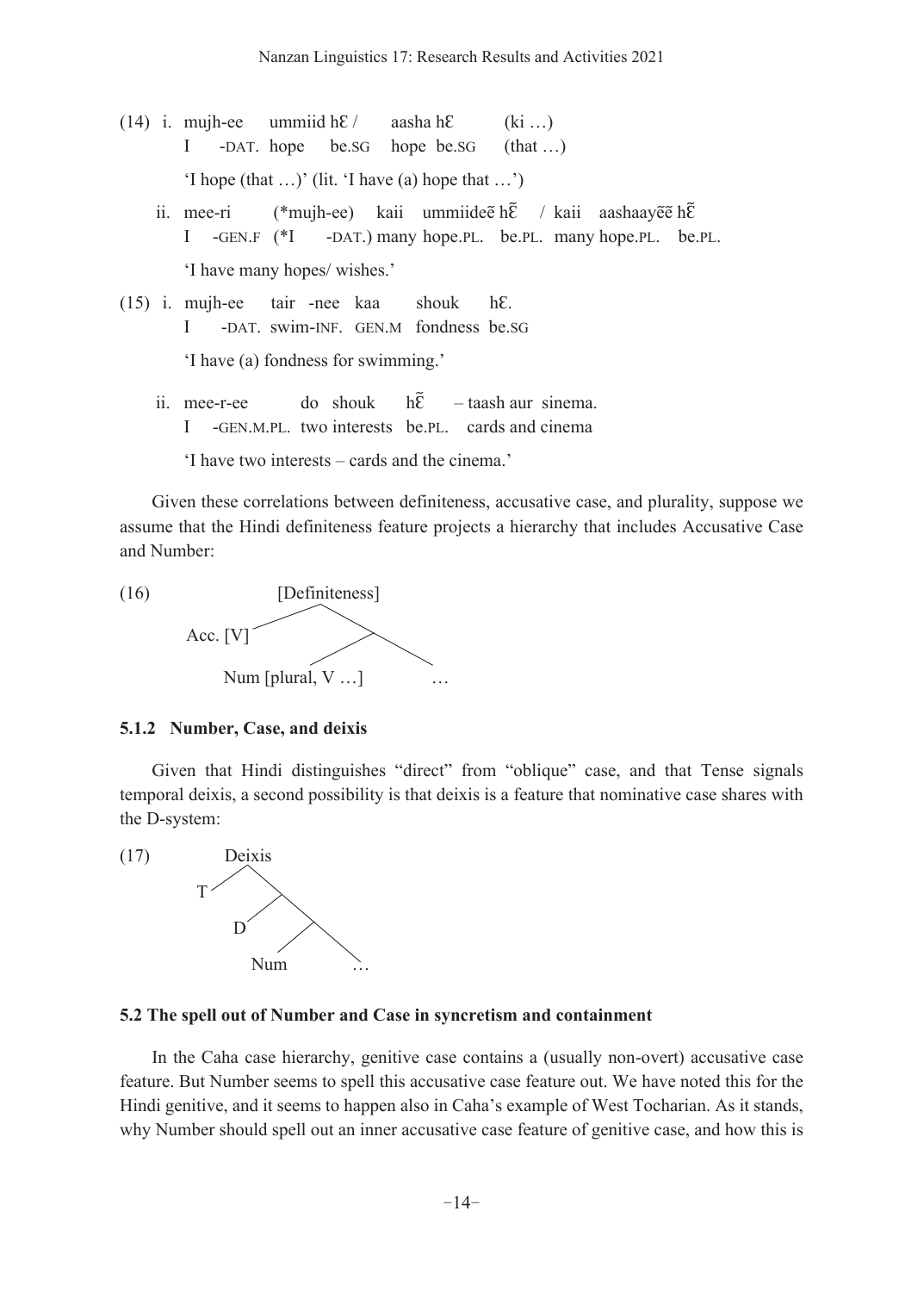to be implemented, is not clear. But if Number contains Accusative case, as in the suggested hierarchy (16), Accusative would raise to Number, and the latter is routinely spelled out.

The Hindi genitive (we said) is  $k$ -N. Its NP complement in the singular (18) is *laRk-ee*. This NP can simply move to a position c-commanding the genitive case suffix, which is taken to be the pronunciation of both the accusative and genitive features (Caha 2009:53). Or, we could say, the highest feature is spelt out. The accusative feature oo is not spelt out.

[[laRk-ee] k-aa kutta] 'the boy's dog'  $(18)$ 



In (19), the possessor is plural. It takes the form  $l\alpha Rk-\tilde{\alpha}\tilde{\alpha}$ , where  $\alpha\alpha$  is the V feature of accusative case. I.e., the accusative feature of genitive case seems to be spelt out when what raises is NumP, not NP:



There is a striking parallel between these Hindi data and Caha's West Tocharian example (Caha 2009:69). In West Tocharian, "the GEN/DAT plural  $(m-ts)$  is based on the ACC plural  $(m)$ ," although in the singular, "GEN/DAT attaches to the stem." Caha observes that the phenomenon receives "a straightforward implementation" in his framework: "(t)he language splits the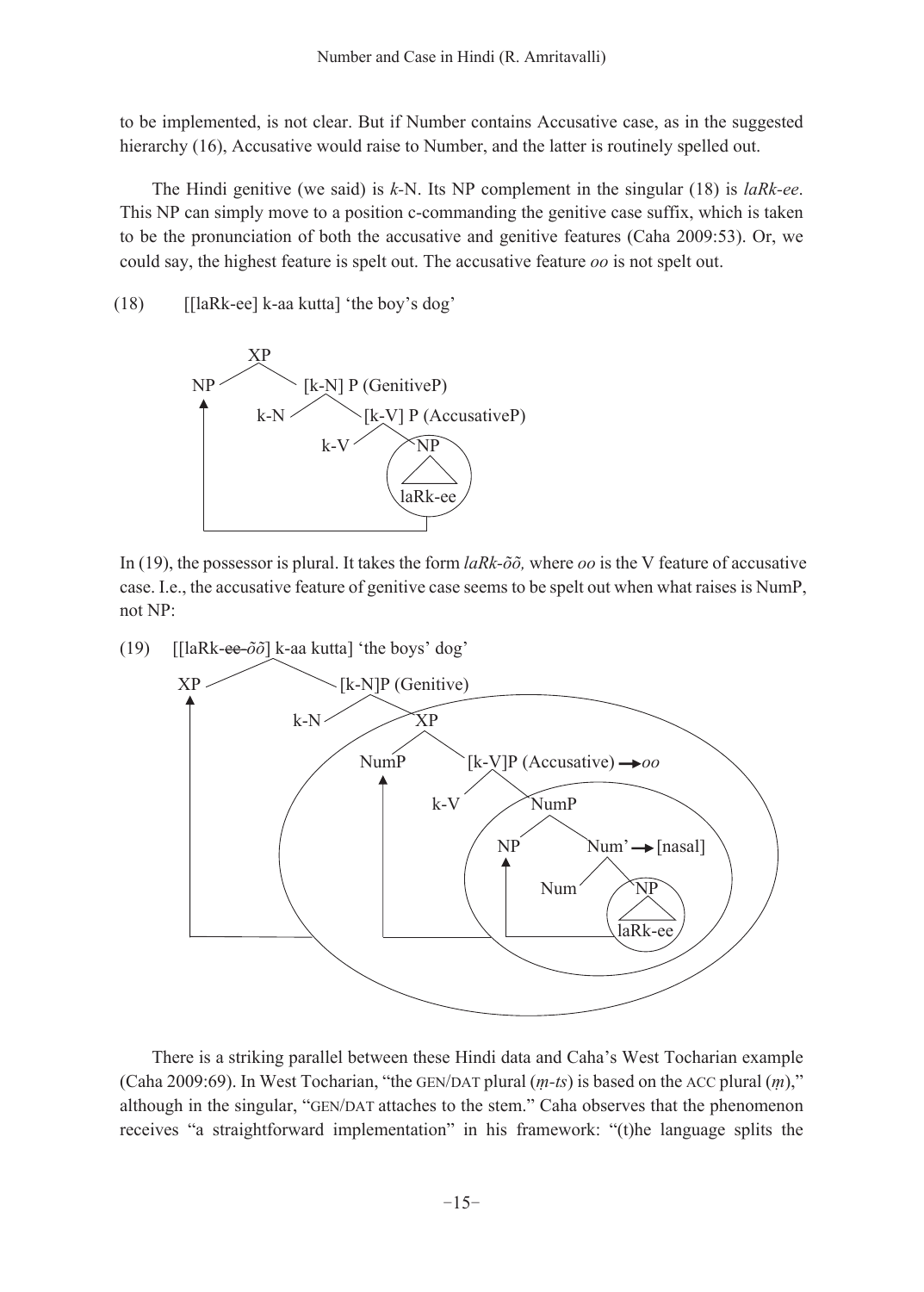genitive plural into component parts: first the accusative is spelled out, and then separately the additional feature which turns the accusative into the dative."

But the point to note is that in West Tocharian as in Hindi, accusative case is not spelt out inside genitive/ dative case when N is not plural. Why is this so, and how do we specify this?

Suppose that in (19), Number actually projects above accusative, not below it: Number contains accusative case. Then Accusative is spelt out because it raises to Number. Accusative case is a member of two hierarchies in (19): one a case hierarchy, the other a definiteness hierarchy. In Caha's theory of Universal (Case) Containment, elements to the right in a sequence (i.e., lower in a hierarchy) can contain elements on the left. Thus, Genitive, lower than Accusative and to the right of it in the case sequence, contains Accusative (in the syntax, genitive occurs above accusative and contains it). Now in the Definiteness hierarchy (16), we have posited Number lower than Accusative; thus, Number contains the accusative case feature in the definiteness hierarchy. In the syntax, then, Number must project above the accusative case phrase, and Accusative is spelt out when Number is spelt out. The postulation of the hierarchies (16-17) thus accounts more generally for why Number in Hindi spells out case. I now revise  $(19)$  to  $(20)$ .

(20)  $\left[\frac{\text{[lark} - \text{ee}-\tilde{\sigma}\tilde{\sigma}\right]k$ -aa kutta] 'the boys' dog'



We now also have a possible account of Finnish nominative-accusative plural -t. a portmanteau morpheme that Caha needs to spell out below case at Number, because in the syntax "case and number do not form a constituent" that excludes the NP\* that moves to receive case. In the regular Finnish obliques (excluding nominative and accusative), Number and Case are affixes that are spelt out in that order. NumberP is below Case in the syntax, as in (19) (cf. Caha's (40), p. 73). NP\* first raises to Number, which is spelt out  $-i$ . NP\* then pied-pipes Number to raise to above a Case Phrase.

But if we assume this same derivation in the nominative and accusative (Caha points out), the portmanteau morpheme t- needs to be spelt out after NP\* pied-pipes Number to above these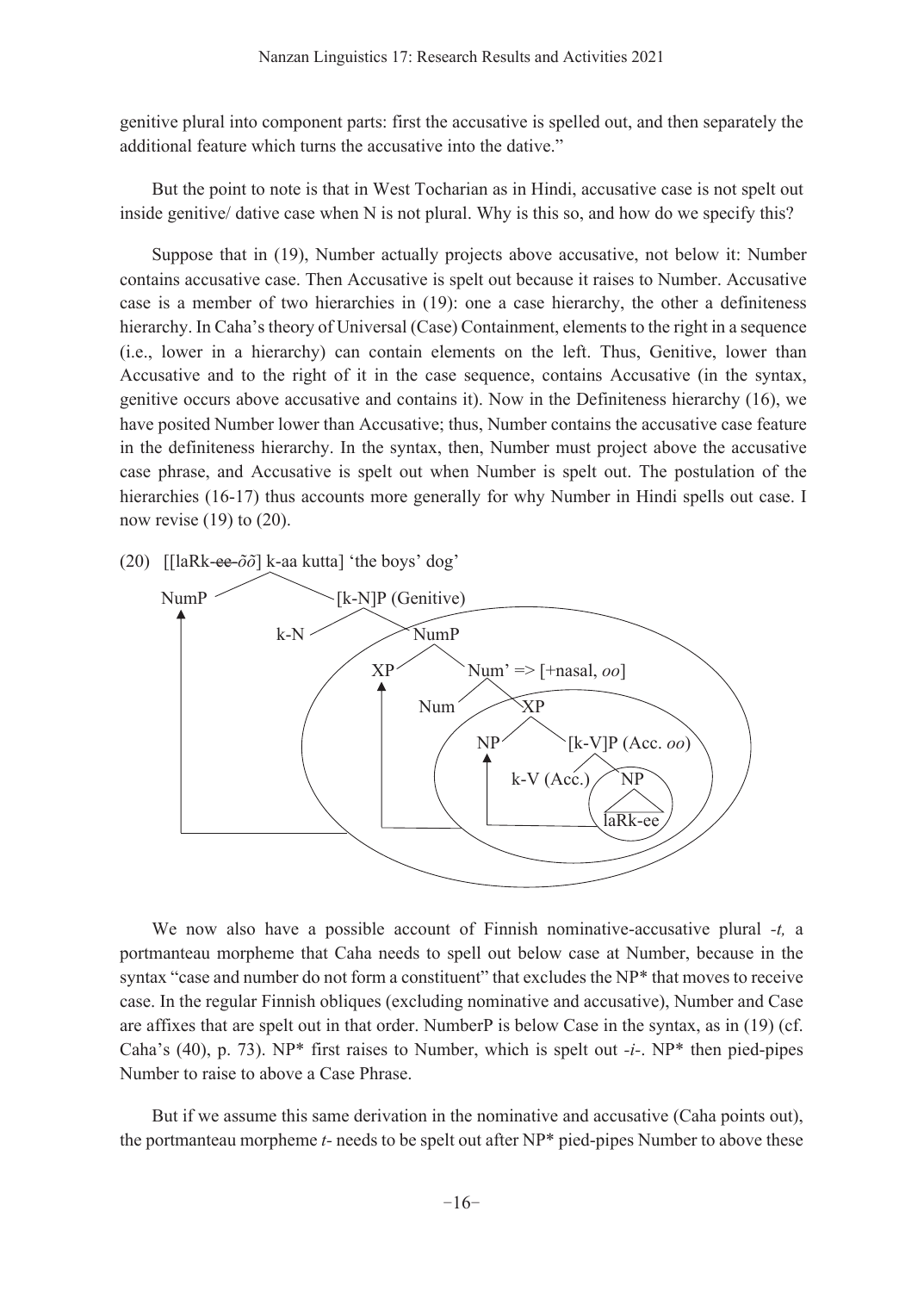case phrases. But now there is no node that can be spelt out where "case and number form a constituent:" Number is not part of the case hierarchy for Caha.

I have suggested that Number can contain the structural cases; and that (case)-containment and suppletion are to be consistently analyzed in terms of syntactic relations. Suppose we now say that suppletion or containment of Case in number is contingent on a reversal of the containment relations between Case and Number in (19), where they are morphologically realized as affixes, to (20). In the Finnish accusative and nominative cases, therefore, NP\* does not combine with Number before it raises to case. Number contains these cases; this is why syncretism becomes possible. What NP\* raises to is a "D"P (Deixis/ DefinitenessP) that contains the structural cases and number, and spells these features out as -t. Then -t does not need the lexical entry (11) (Caha's (43)); and the suppletive plural occurs only where Number occurs in a hierarchy with the structural cases, which is not just a case hierarchy but a definiteness or deixis hierarchy, with spell out at the highest head.

# 6. Conclusion

I have argued that the Hindi plurals require an approach to suppletion as a failure of regular inflection, and to syncretism as a morpho-syntactic occurrence between adjacent functional heads in a hierarchy, contingent perhaps on their reversal. The DM machinery that allows formalization of the syncretism and suppletion facts so as to merely ensure appropriate vocabulary insertion for the Hindi plurals is too powerful to be explanatory. My account centres on the syncretism of Number with Case. I argue for Case as a syntactic feature, and the spell out of nominative case as an N-feature. In the absence of this last deductive claim, the shapes of the Hindi plurals, which obviously vary by case, cannot be seen to derive systematically from a case-feature.

This account of the Hindi plural morphemes amounts to catching a tiger by its tail, in so far as it proceeds to address the nature of Case, of syncretism and suppletion, and of morphological features; while also revealing aspects of the Hindi morphosyntax beast that constitute three of its well-known, if apparently exotic, puzzles: the occurrence of "default agreement" aa in the face of agreement failure; of a single morpheme ee interpreted as either "nominative plural" or "oblique singular;" and of a specific morpheme *aa* restricted to the nominative projection. Although I have not elaborated on the last point here, I believe it too to proceed from the occurrence of *aa* as a default N feature. The account of *aa* as specifically nominative, rather than ee as oblique, is crucial for a unitary account of ee; it is also an account that McFadden (2018) moots (but does not pursue) for a putatively non-nominative stem in languages such as Finnish.

# Acknowledgement

It has been a pleasure for us (Jayaseelan and myself) to interact with the Nanzan linguistics group, guided by Mamoru Saito and Keiko Murasugi. Our visits to Nanzan are among our